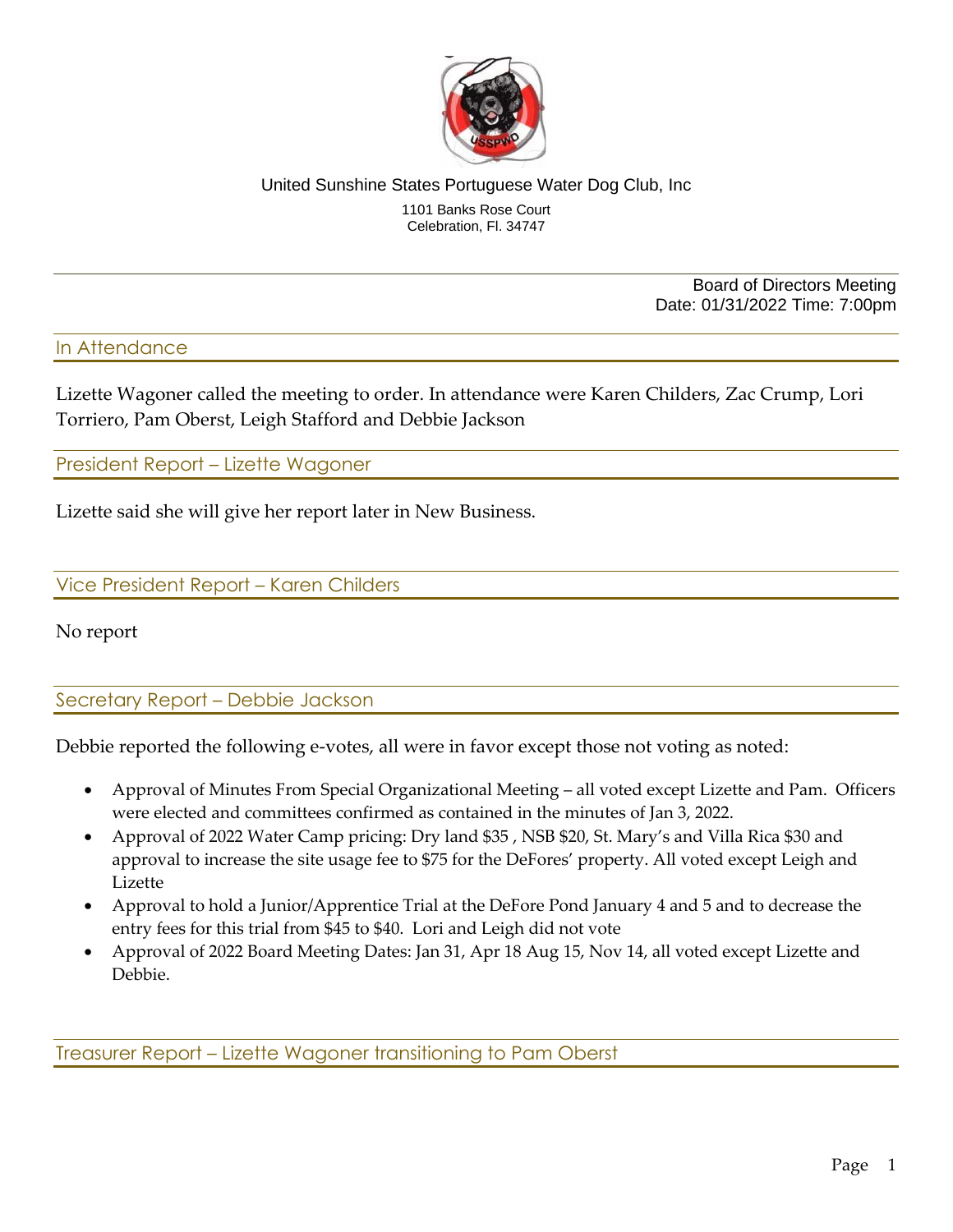Lizette reported that in December we had a few more sales of merchandise and pay pal fees for December. We lost \$470 in December. Total Net Income for 2021 was \$2589 which was excellent given that we donated\$2000 to the PWD Foundation and purchased a \$3500 storage trailer

Pam will determine a minimum cash balance for the Club to hold in reserve.

# Membership – Lori Torriero

Lori reported we started the period with 165 members. Of those, 108 have renewed. We have 10 new members and 1 Qualified New Puppy family. There are still about 45-48 members that have not renewed.

Lori plans on contacting each of the members that has not renewed during the first two weeks of February.

Lori will send the board a list of those that have not renewed so that we can call them if we know them. She also has a geographic listing she will send.

If they are not renewing the email will ask why. Karen said we can use that feedback.

# Water Activities Committee – Karen Childers

John Brock's report said we are well into the planning for Pyne Road Park trial. The hotel was opened and has sold out. It appears it will be a well-attended event.

The Max-a-million award is a Tina Evans design and Tina has stated she can't do it anymore. She is converting the design and will sell the club the artwork. Lydia is working on putting that onto another plate

Also, the Amazing Ace award for Master Water dogs is under development.

John recommends that we modify our awards policy to state that a dog can only win the Max-A-Million and Amazing Ace awards once.

Pam moved that we do that.

A discussion started about costs of the awards that was tabled for later in the budget. The modification to the Awards Policy was also tabled to a later date.

Debbie asked about T shirts and said she will contact John Brock about using our current vendor, Home Team Prints for the June and September Water Trial t-shirts

Regarding the New Smyrna Beach Junior Apprentice trial, Karen said she obtained the same rate at the Home2Suite in Daytona as the LaGrange rate, \$129 night and no pet fee. All agreed this is very good.

A local RV park has been contacted by Meg. More to follow.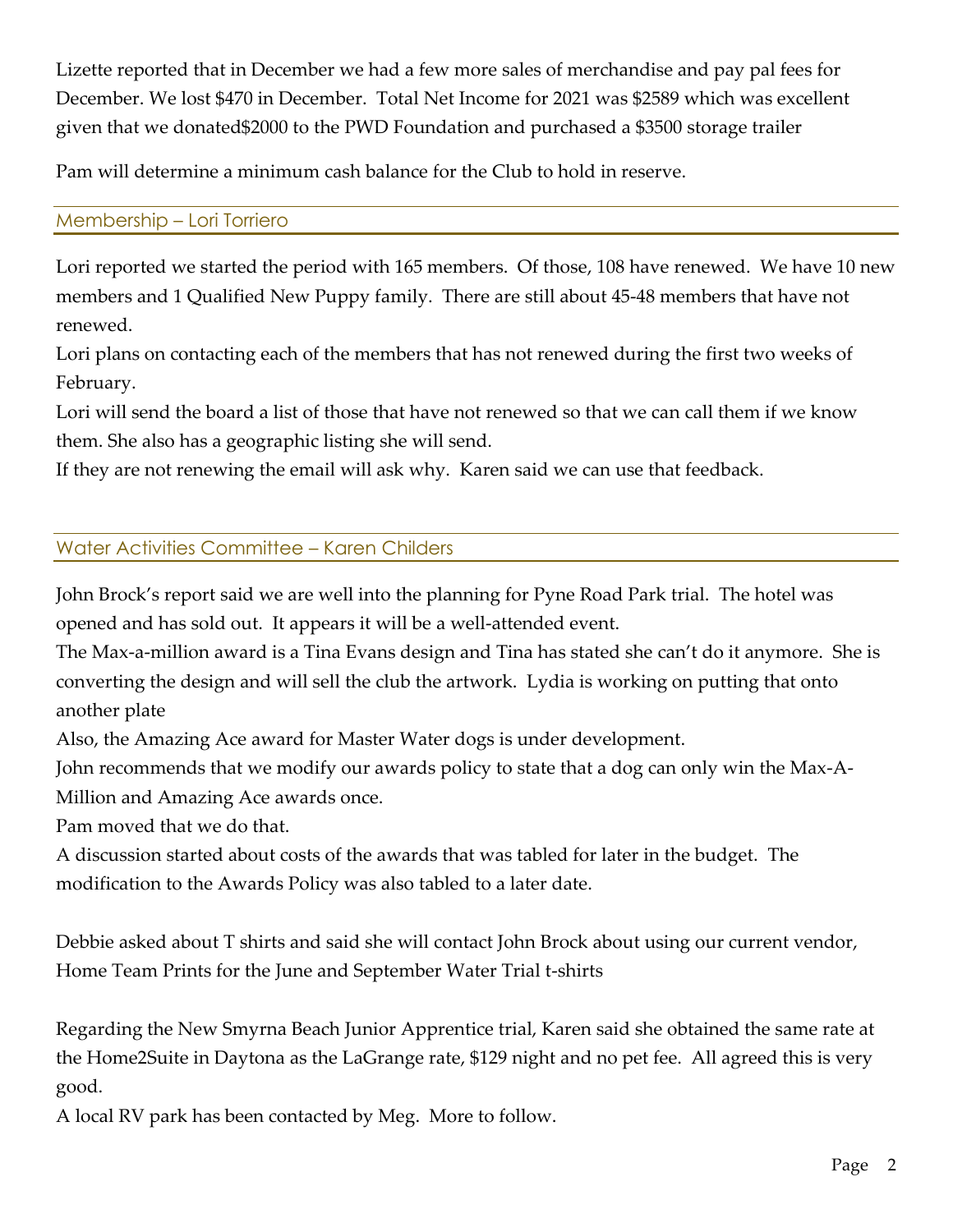For this trial the planning has started for hospitality. Additionally, Meg would like a unique t-shirt logo which she will develop.

Venice dry land has six people signed up. Lunches need to be ordered by Thursday.

The Legion (Villa Rica) has been contacted but Karen has not heard back yet.

Lizette requested that Zac put a reminder on the website about the upcoming dry land camps.

## Communications – Zac Crump

Zac will post on the website the two February dry land camps.

### Website – Vickie Baker

Lizette reported that Vickie is working on a new App that is coming out in February that you can access from your phone. She mentioned that if we have changes to the website, we need to let her know ahead of time. She is waiting on posting the water trial information until we get the hotel information.

## Merchandise – Debbie Jackson

Debbie reported that we sold 15 shirts immediately after the email and constant contact blast earlier in January. Debbie stated that we are averaging about \$5 per item in markup which is not much and keeps the merchandise inexpensive.

Lizette has the remaining hats and will send Pam a hat.

Lori reported that she now has the binders and is using them for Dry Land training materials as well as Water trial secretary reports.

## Events – Leigh Stafford

Leigh reported she is working on Marion County and obtaining Lake Weir access as a potential water training site. Leigh will contact the facility near Ocala and Gainesville regarding agility and dock diving.

Amanda was confirmed as the Georgia event assistant. Lori will work with Leigh for events in Florida.

### Achievement Award – Pam Oberst

Pam reported that there are about 50 awards that have come in which should cost less than \$500 plus shipping. Pam is ordering the awards on February 1.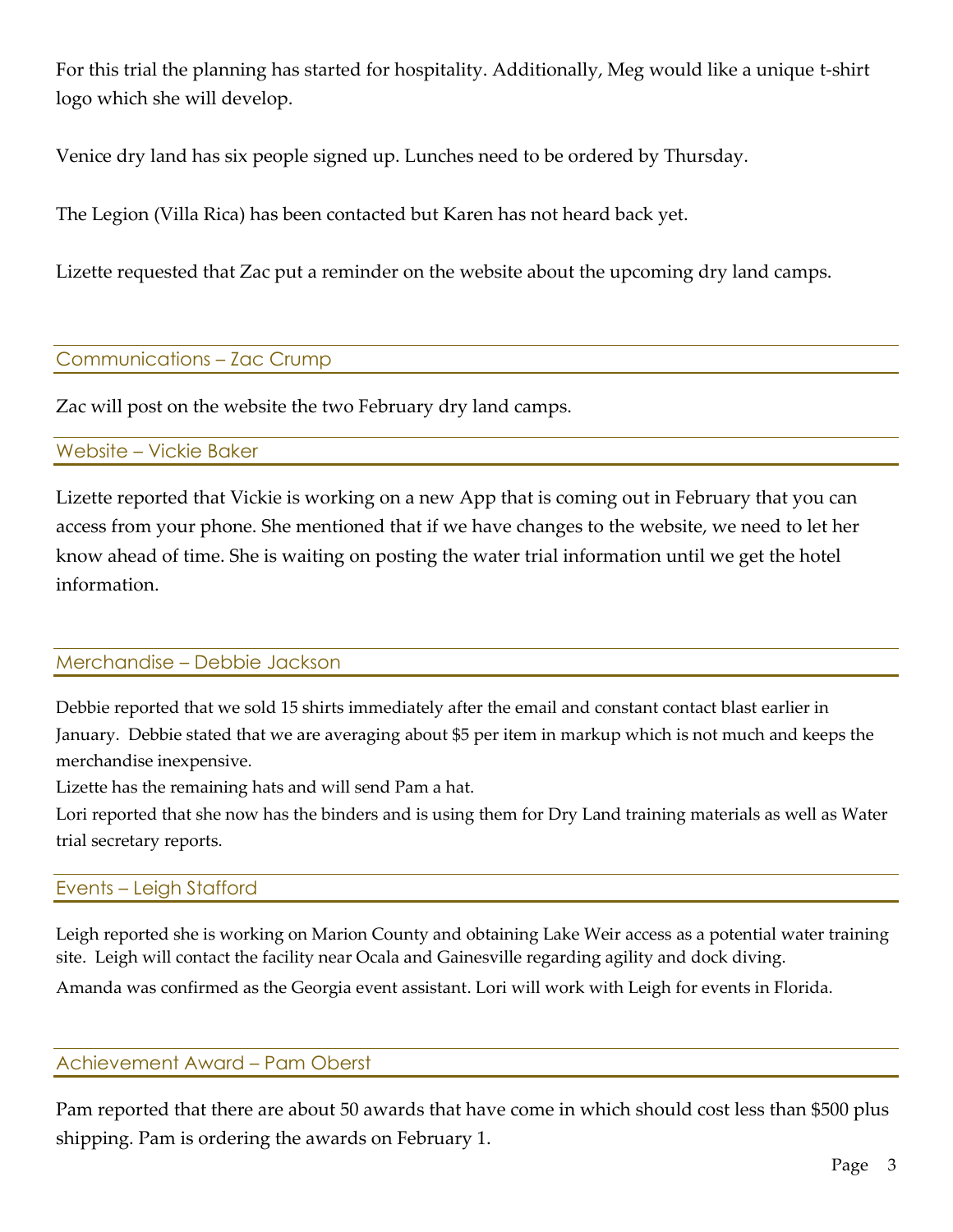### Old Business

Zac agreed to take on the responsibility for organizing a Supported entry. He said Marilu has offered to mentor him.

Debbie stated it should be in Orlando, rather than Brooksville as there was very poor attendance in Brooksville.

Karen confirmed there was a large attendance at the Orlando event several years ago.

Zac mentioned that Marilu also thought the Working Group Day in Orlando would be good.

Debbie recommended only Supported entry, Not the sweepstakes.

#### New Business

#### Annual Meeting

Lizette reported that last year's annual meeting had nine in attendance. She recommended we have a Constant Contact annual meeting.

Our By-laws require that we inform members of the time and place of the Annual Meeting in the first quarter of the year.

Lizette recommended December 12 at 8 am.

Karen agreed to draft the publication verbiage for Zac to post on CC.

#### Financial Information

Lizette reported a club member requested financial information which was sent to them.

#### New Events

Zac mentioned that Tom and Judy are having an AKC event at their home in Georgia on April 23 and asked if the club would like to sponsor this event.

Karen stated, that per the membership policy, members should receive a benefit by attending the event vs nonmembers. This benefit could possibly be a free lunch.

Zac will confirm with Marilu that the club can pay for club member's lunch. He will get back to the board.

Leigh will reach out to Meg regarding other possible events such as Fast Cat.

#### Insurance

Lizette renewed the Directors policy.

She received the renewal for the Liability policy. Our broker asked if we wanted additional coverage for medical. After discussion, Lizette said she would send the description of the policy to the Board for review.

Club Schedule of activities and action items